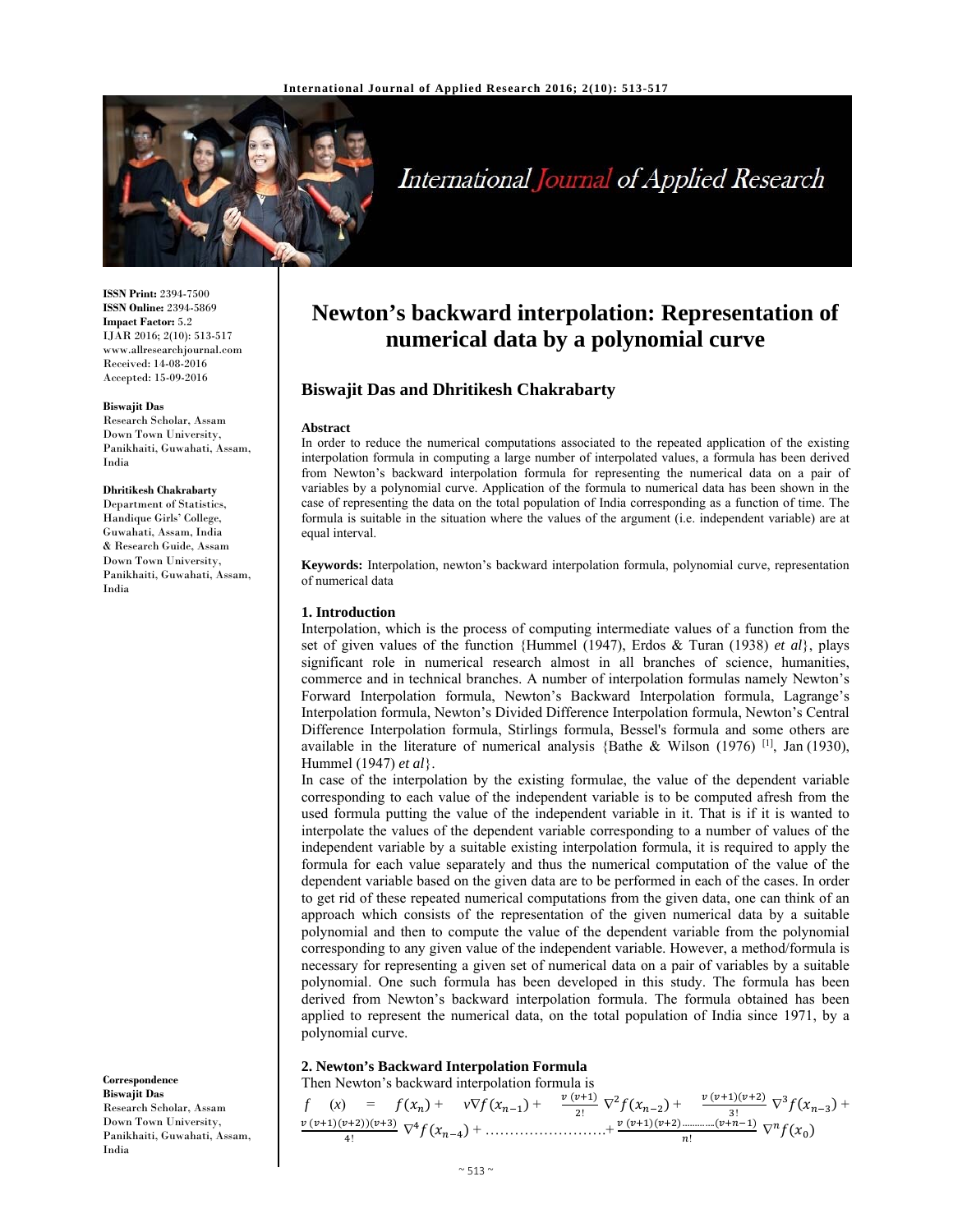where  $v = \frac{x - x_n}{h}$ 

$$
= f(x_n) + (x - x_n)^{\frac{\nabla f(x_{n-1})}{h}} + (x - x_n)(x - x_{n-1})^{\frac{\nabla^2 f(x_{n-2})}{2!h^2}} + (x - x_n)(x - x_{n-1})
$$
  
\n
$$
(x - x_{n-2})^{\frac{\nabla^3 f(x_{n-3})}{3!h^3}} + (x - x_n)(x - x_{n-1})(x - x_{n-2})(x - x_{n-3})^{\frac{\nabla^4 f(x_{n-4})}{4!h^4}}
$$
  
\n
$$
+ \dots + (x - x_n)(x - x_{n-1})(x - x_{n-2})(x - x_{n-3}) \dots \dots \dots (x - x_1)^{\frac{\nabla^n f(x_0)}{n!h^n}}
$$
  
\n(2.1)

## This formula can be expressed as

 $f(x) = C_n + C_{n-1}(x - x_n) + C_{n-2}(x - x_n)(x - x_{n-1}) + C_{n-3}(x - x_n)(x - x_{n-1})(x - x_{n-2}) +$ *Cn* <sup>4</sup>ሺݔെݔሻሺݔെݔିଵሻሺݔെݔିଶሻሺݔെݔିଷሻ + ……………………………….. +  $C_0(x-x_n)(x-x_{n-1})(x-x_{n-2})(x-x_{n-3})$  … … ….  $(x-x_1)$  $\rightarrow$  (2.2) *where*  $C_n = f(x_n)$  $C_{n-1} = \frac{\nabla f(x_{n-1})}{\nabla f(x_{n-1})}$  $C_{n-2} = \frac{\nabla^2 f(x_{n-2})}{2h}$  $C_{n-3} = \frac{\nabla^3 f(x_{n-3})}{2!h^3}$  $C_{n-4} = \frac{\nabla^4 f(x_{n-4})}{4 \cdot h^4}$  $4!h<sup>4</sup>$ ………………………… ……………………………  $C_0 = \frac{\nabla^n f(x_0)}{n}$  $n!h^n$ 

## **3. Representation of Numerical Data by Polynomial Curve:**

By algebraic expansion, one can obtain that  $(x - x_n) = (x - x_n)$ Also,  $(x - x_n)(x - x_{n-1}) = x^2 - x \cdot x_{n-1} - x \cdot x_n + x_n x_{n-1}$  $= x^2 - (x_{n-1} + x_n) x + x_n x_{n-1}$  $= x^2 - (\sum_{i=n-1}^n x_i)x + x_n x_{n-1}$ Again,  $(x-x_n)(x-x_{n-1})(x-x_{n-2})$  $= (x^2 - x_1 x_{n-1} - x_1 x_n + x_n x_{n-1}) (x - x_{n-2})$  $= x^3 - x^2. x_{n-1} - x^2. x_n + x x_n x_{n-1} - x^2. x_{n-2} + x. x_{n-2} x_{n-1} + x. x_n x_{n-2} - x_{n-2} x_{n-1} x_n$  $= x^3 - (x_{n-2} + x_{n-1} + x_n) x^2 + (x_{n-2}x_{n-1} + x_{n-2}x_n + x_{n-1}x_n) x - x_{n-2}x_{n-1}x_n$  $x^3 - (\sum_{i=n-2}^n x_i) x^2 + (\sum_{i=n-2}^{n-1} \sum_{j=n-1}^n x_i x_j) x - x_{n-2} x_{n-1} x_n$  Similarly,  $(x-x_n)(x-x_{n-1})(x-x_{n-2})(x-x_{n-3})$  $=\left\{x^3 - (x_{n-2} + x_{n-1} + x_n)x^2 + (x_{n-2}x_{n-1} + x_{n-2}x_n + x_{n-1}x_n)x - x_{n-2}x_{n-1}x_n\right\}(x - x_{n-3})$  $= x^4 - (x_{n-2} + x_{n-1} + x_n) x^3 + (x_{n-2}x_{n-1} + x_{n-2}x_n + x_{n-1}x_n) x^2 - x_{n-2}x_{n-1}x_n x - x_{n-3}x^3$  $x_1 + (x_{n-2} + x_{n-1} + x_n)x^2 x_{n-3} - (x_{n-2}x_{n-1} + x_{n-2}x_n + x_{n-1}x_n)x_{n-3} x + x_{n-3}x_{n-2}x_{n-1} x_n$  $= x^4 - (x_{n-3} + x_{n-2} + x_{n-1} + x_n)x^3 + (x_{n-3}x_{n-2} + x_{n-3}x_{n-1} + x_{n-2}x_{n-1} + x_{n-2}x_n + x_{n-3}x_n + x_{n-1}x_n)x^2 - (x_{n-3}x_{n-1} + x_{n-2}x_{n-1} + x_{n-3}x_n + x_{n-1}x_n)x^3$  $x_{n-2}x_{n-1} + x_{n-3}x_{n-2}x_n + x_{n-3}x_{n-1}x_n + x_{n-2}x_{n-1}x_n$  )  $x + x_{n-3}x_{n-2}x_{n-1}x_n$  $x^4 - (\sum_{i=n-3}^{n} x_i) x^3 + (\sum_{i=n-3}^{n-1} \sum_{j=n-2}^{n} x_i x_j) x^2 - (\sum_{i=n-3}^{n-2} \sum_{j=n-2}^{n-1} \sum_{k=n-1}^{n} x_i x_j x_k) x +$  $x_{n-3}$   $x_{n-2}$  $x_{n-1}$   $x_n$ *…………………………………………………………………………………………………..*

*…………………………………………………………………………………………………..*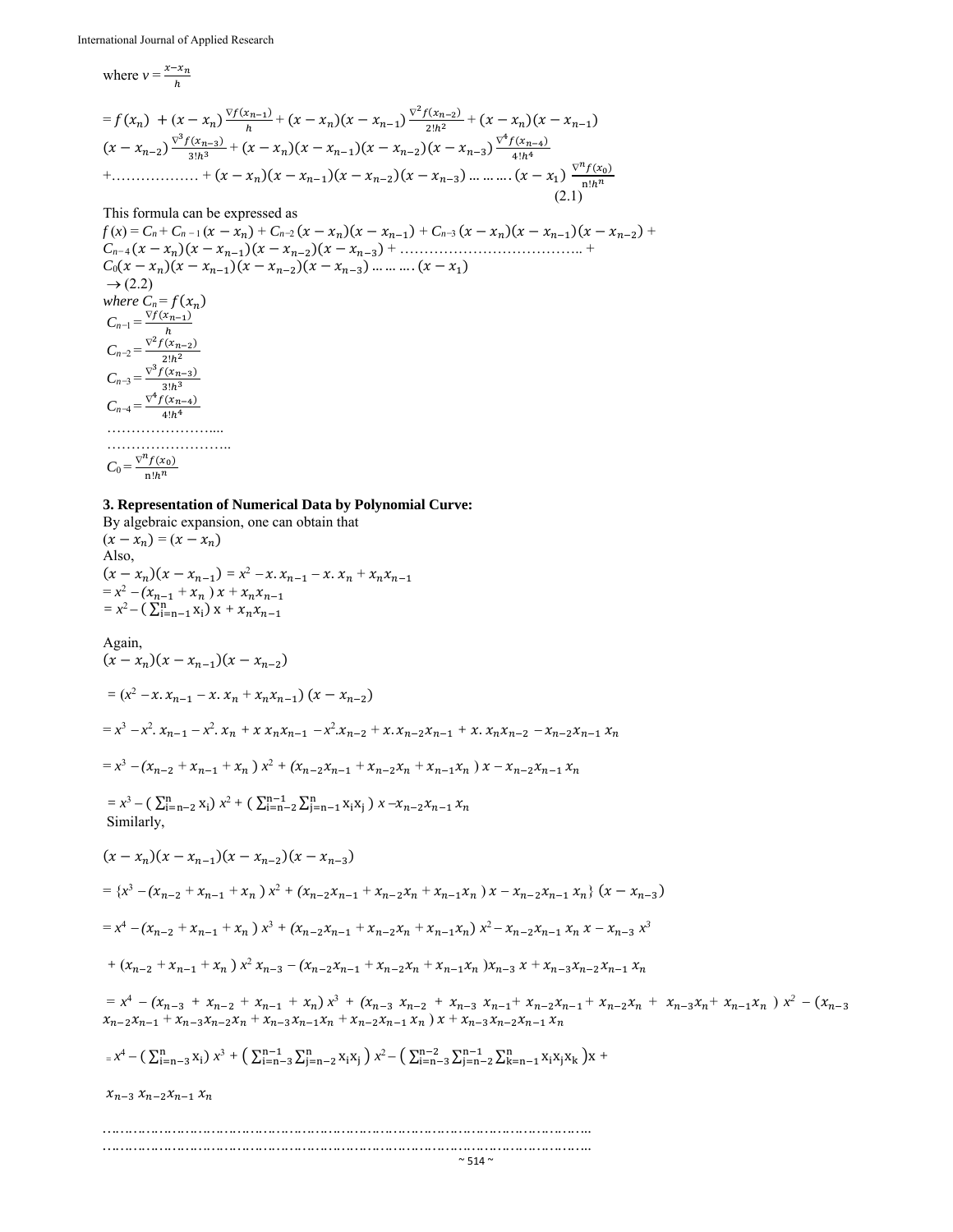International Journal of Applied Research

In general,  $(x-x_n)(x-x_{n-1})(x-x_{n-2})(x-x_{n-3})$  … … ….  $(x-x_1)$  $= x^n - \left( \sum_{i=n-(n-1)}^n x_i \right) x^{n-1} + \left( \sum_{i=n-(n-1)}^{n-1} \sum_{j=n-(n-2)}^n x_i x_j \right) x^{n-2} \left( \sum_{i=n-(n-1)}^{n-(n-2)} \sum_{i=n-(n-2)}^{n-(n-1)} \sum_{k=n-(n-1)}^{n} x_i x_j x_k \right) x + \dots + (-1)^n (x_n x_{n-1} x_{n-2} \dots \dots \dots \dots x_1)$  $x^n - \left( \sum_{i=1}^n x_i \right) x^{n-1} + \left( \sum_{i=1}^{n-1} \sum_{j=2}^n x_i x_j \right) x^{n-2} - \left( \sum_{i=1}^2 \sum_{j=2}^n \sum_{k=1}^n x_i x_j x_k \right) x + \dots$  $+(-1)^n (x_n x_{n-1} x_{n-2} \dots x_1)$ 

Now, equation (2.2), can be expressed as  $f(x) = C_n + C_{n-1}(x - x_n) + C_{n-2} [x^2 - (\sum_{i=n-1}^n x_i) x + x_n x_{n-1}] + C_{n-3} [x^3 - (\sum_{i=n-2}^n x_i) x^2 +$  $\left( \sum_{i=n-2}^{n-1} \sum_{j=n-1}^{n} x_i x_j \right) x - x_{n-2} x_{n-1} x_n + C_{n-4} [x^4 - (\sum_{i=n-3}^{n} x_i) x^3 +$  $\left( \sum_{i=n-3}^{n-1} \sum_{j=n-2}^{n} x_i x_j \right) x^2 - \left( \sum_{i=n-3}^{n-2} \sum_{j=n-2}^{n-1} \sum_{k=n-1}^{n} x_i x_j x_k \right) x + x_{n-3} x_{n-2} x_{n-1} x_n$ ……………………………………………………………………………………..

$$
C_0[x^n - (\sum_{i=1}^n x_i) x^{n-1} + (\sum_{i=1}^{n-1} \sum_{j=2}^n x_i x_j) x^{n-2} - (\sum_{i=1}^2 \sum_{j=2}^1 \sum_{k=1}^n x_i x_j x_k) x + \dots + (-1)^n (x_n x_{n-1} x_{n-2} x_{n-3} \dots \dots \dots \dots x_1)] \rightarrow (3.1)
$$

This is of the form  $f(x) = A_0 + A_1x + A_2x^2 + A_3x^3 + \dots + A_nx^n \rightarrow (3.2)$ Where  $A_0 = C_n - C_{n-1} x_n + C_{n-2} x_n x_{n-1} - C_{n-3} x_{n-2} x_{n-1} x_n + C_{n-4} x_{n-3} x_{n-2} x_{n-1} x_n$  $\dots \dots \dots \dots \dots \dots \dots + (-1)^n C_0 (x_n x_{n-1} x_{n-2} x_{n-3} \dots \dots \dots \dots \dots x_1)$  $A_1 = C_{n-1} - C_{n-2} (\sum_{i=n-1}^n x_i) + C_{n-3} (\sum_{i=n-2}^{n-1} \sum_{j=n-1}^n x_i x_j) C_{n-4}$  ( $\sum_{i=n-3}^{n-2} \sum_{j=n-2}^{n-1} \sum_{k=n-1}^{n} x_i x_j x_k$ ) + ............ –  $C_0(\sum_{i=1}^{2} \sum_{j=2}^{1} \sum_{k=1}^{n} x_i x_j x_k)$ *A*2 = *Cn*<sup>2</sup> *– Cn*<sup>3</sup> ( ∑ x୧ <sup>୬</sup> ୧ୀ୬ିଶ ሻ *+ Cn* <sup>4</sup> ൫ ∑ ∑ x୧x୨ <sup>୬</sup> ୨ୀ୬ିଶ ୬ିଵ ୧ୀ୬ିଷ ൯ *…………….* +  $C_0 \left( \sum_{i=2}^3 \sum_{j=3}^2 \sum_{k=2}^1 \sum_{l=1}^n x_i x_j x_k x_l \right)$  $A_3 = C_{n-3} - C_{n-4} (\sum_{i=n-3}^{n} x_i) + \dots +$  $C_0 \left( \sum_{i=3}^4 \sum_{j=4}^3 \sum_{k=3}^2 \sum_{l=2}^1 \sum_{m=1}^n x_i x_j x_k x_l x_m \right)$ *……………………………………………………………………………………*

*…………………………………………………………………………………….*

 $A_n = C_n$ 

Equation (3.2), with the coefficients

*A*0, *A*1, *A*2, *A*3, …………………….., *An,*

,as defined above, is the required formula for representing a given set of numerical data on a pair of variables by a suitable polynomial we have aimed at.

**Note:** The formula is valid for representing a given set of numerical data on a pair of variables by a suitable polynomial under the following two conditions:

(i) values of the argument are at equal interval

(ii) the value of x corresponding to which the value of y is to be interpolated is in the last half of the series

## **4. An Example of the Formula:**

The following table shows the data on total population of India corresponding to the years:

| ′ear<br>.        | 1971      | 1981      | 1991      | 2001       | 2011      |
|------------------|-----------|-----------|-----------|------------|-----------|
| Total Population | 548159652 | 683329097 | 846302688 | 1027015247 | 210193422 |

Taking 1971 as origin and changing scale by 1/10, one can obtain the following table for independent variable *x* (representing time) and  $f(x)$  (representing total population of India):

| Year     | 1971      | 1981             | 1991      | 2001       | 2011       |
|----------|-----------|------------------|-----------|------------|------------|
| ื∼า      |           |                  |           |            |            |
| $t(x_i)$ | 548159652 | 683329097<br>DÕ. | 846302688 | 1027015247 | 1210193422 |

Here  $x_0 = 0$ ,  $x_1 = 1$ ,  $x_2 = 2$ ,  $x_3 = 3$ ,  $x_4 = 4$  $f(x_0) = 548159652, f(x_1) = 683329097, f(x_2) = 846302688, f(x_3) = 1027015247$  $f(x_4) = 1210193422$ Difference Table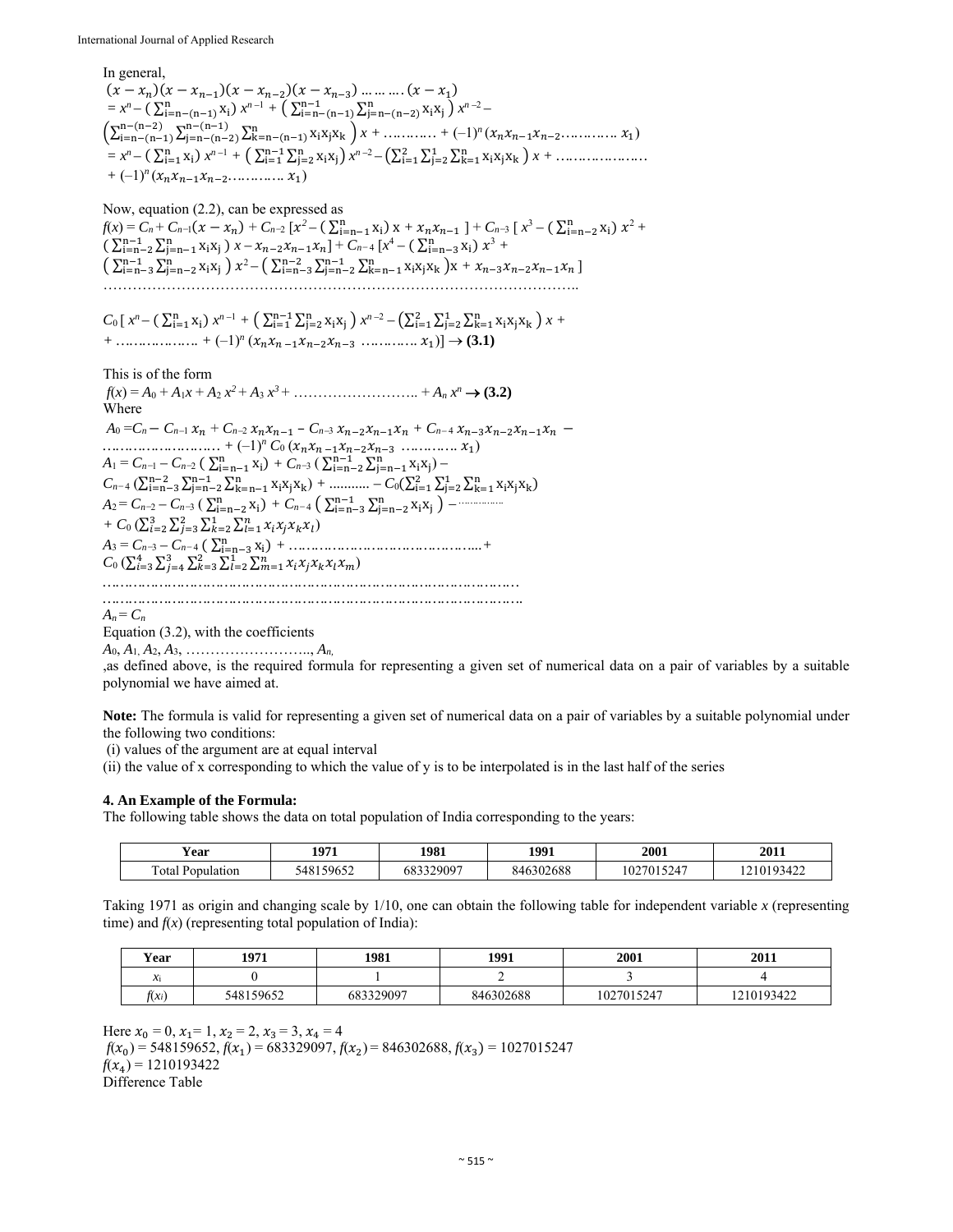| x | f(x)       | $\nabla f(x)$ | $\nabla^2 f(x)$ | $\nabla^3 f(x)$ | $\nabla^4 f(x)$ |
|---|------------|---------------|-----------------|-----------------|-----------------|
|   | 548159652  |               |                 |                 |                 |
|   |            | 135169445     |                 |                 |                 |
|   | 683329097  |               | 27804146        |                 |                 |
|   |            | 162973591     |                 | $-10065178$     |                 |
| ◠ | 846302688  |               | 17738968        |                 | $-5208174$      |
|   |            | 180712559     |                 | $-15273352$     |                 |
|   | 1027015247 |               | 2465616         |                 |                 |
|   |            | 183178175     |                 |                 |                 |
|   | 1210193422 |               |                 |                 |                 |

Now,  $C_4 = f(x_4) = 1210193422$ 

$$
C_3 = \frac{\nabla f(x_3)}{h} = 183178175
$$
  
\n
$$
C_2 = \frac{\nabla^2 f(x_2)}{2!h^2} = \frac{2465616}{2!h^1} = \frac{2465616}{2} = 1232808
$$
  
\n
$$
C_1 = \frac{\nabla^3 f(x_1)}{3!h^3} = \frac{-15273352}{3!2!h^1} = \frac{-15273352}{6} = -2545558.66
$$
  
\n
$$
C_0 = \frac{\nabla^4 f(x_0)}{4!h^4} = \frac{-5208174}{43.2.1.1} = \frac{-5208174}{24} = -217007.25
$$

 $\therefore$  The polynomial is

Where  $A_0 = C_4 - C_3 x_4 + C_2 x_4 x_3 - C_1 x_2 x_3 x_4 + C_0 x_1 x_2 x_3 x_4$  $= 1210193422 - 183178175 \times 4 + 1232808 \times 4 \times 3 + 2545558.66 \times 2 \times 3 \times 4$  $-217007.25 \times 1 \times 2 \times 3 \times 4$  $= 1210193422 - 732712700 + 14793696 + 61093407.84 - 5208174$  $= 1286080525.84 - 737920874$ = 548159651.84  $A_1 = C_3 - C_2 (x_3 + x_4) + C_1 (x_2 x_3 + x_2 x_4 + x_3 x_4) - C_0 (x_1 x_2 x_3 + x_1 x_2 x_4 + x_1 x_3 x_4 + x_2 x_3 x_4)$  $= 183178175 - 1232808 \times (3 + 4) - 2545558.66 \times (6 + 8 + 12) + 217007.25 (6 + 8 + 12 + 24)$  $= 183178175 - 1232808 \times 7 - 2545558.66 \times 26 + 217007.25 \times 50$  $= 183178175 - 8629656 - 66184525.16 + 10850362.5$  $= 194028537.5 - 74814181.16$  $= 119214356.34$  $A_2 = C_2 - C_1 (x_2 + x_3 + x_4) + C_0 (x_1 x_2 + x_1 x_3 + x_2 x_3 + x_2 x_4 + x_1 x_4 + x_3 x_4)$  $= 1232808 + 2545558.66 (2 + 3 + 4) - 217007.25 (2 + 3 + 6 + 8 + 4 + 12)$  $=1232808 + 2545558.66 \times 9 - 217007.25 \times 35$ 

*f*(*x*) = *A*0 + *A*1*x* + *A*2 *x*<sup>2</sup> + *A*<sup>3</sup> *x*<sup>3</sup> + *A*<sup>4</sup> *x*<sup>4</sup> ……………………………………………………………………………....………. (i)

 $= 1232808 + 22910027.94 - 7595253.75$  $= 24142835.94 - 7595253.75$ 

 $= 16547582.19$ 

 $A_3 = C_1 - C_0 (x_1 + x_2 + x_3 + x_4)$  $=$   $- 2545558.66 + 217007.25 \times (1 + 2 + 3 + 4)$ 

 $=$   $- 2545558.66 + 217007.25 \times 10$ 

 $=- 2545558.66 + 2170072.5$ 

 $=-375486.16$ 

 $A_4 = C_0 = -217007.25$  $\therefore$  (i)  $\Rightarrow$   $f(x) = 548159651.84 + 119214356.34 x + 16547582.19 x^2 - 375486.16 x^3 - 217007.25 x^4$  … Which is the required polynomial Now, putting *x* = 0, 1, 2, 3, 4 in (ii), we have *f*(0) = 548159651.84  $= 548159652$  $f(1) = 548159651.84 + 119214356.34 \times 1 + 16547582.19 \times 1 - 375486.16 \times 1 - 217007.25 \times 1$  $= 548159651.84 + 119214356.34 + 16547582.19 - 375486.16 - 217007.25$ 

 $= 683921590.37 - 592493.41$ 

 $= 683329096.96$ 

 $= 683329097$ 

 $f(2) = 548159651.84 + 119214356.34 \times 2 + 16547582.19 \times 4 - 375486.16 \times 8 - 217007.25 \times 16$ 

 $= 548159651.84 + 238428712.68 + 66190328.76 - 3003889.28 - 3472116$